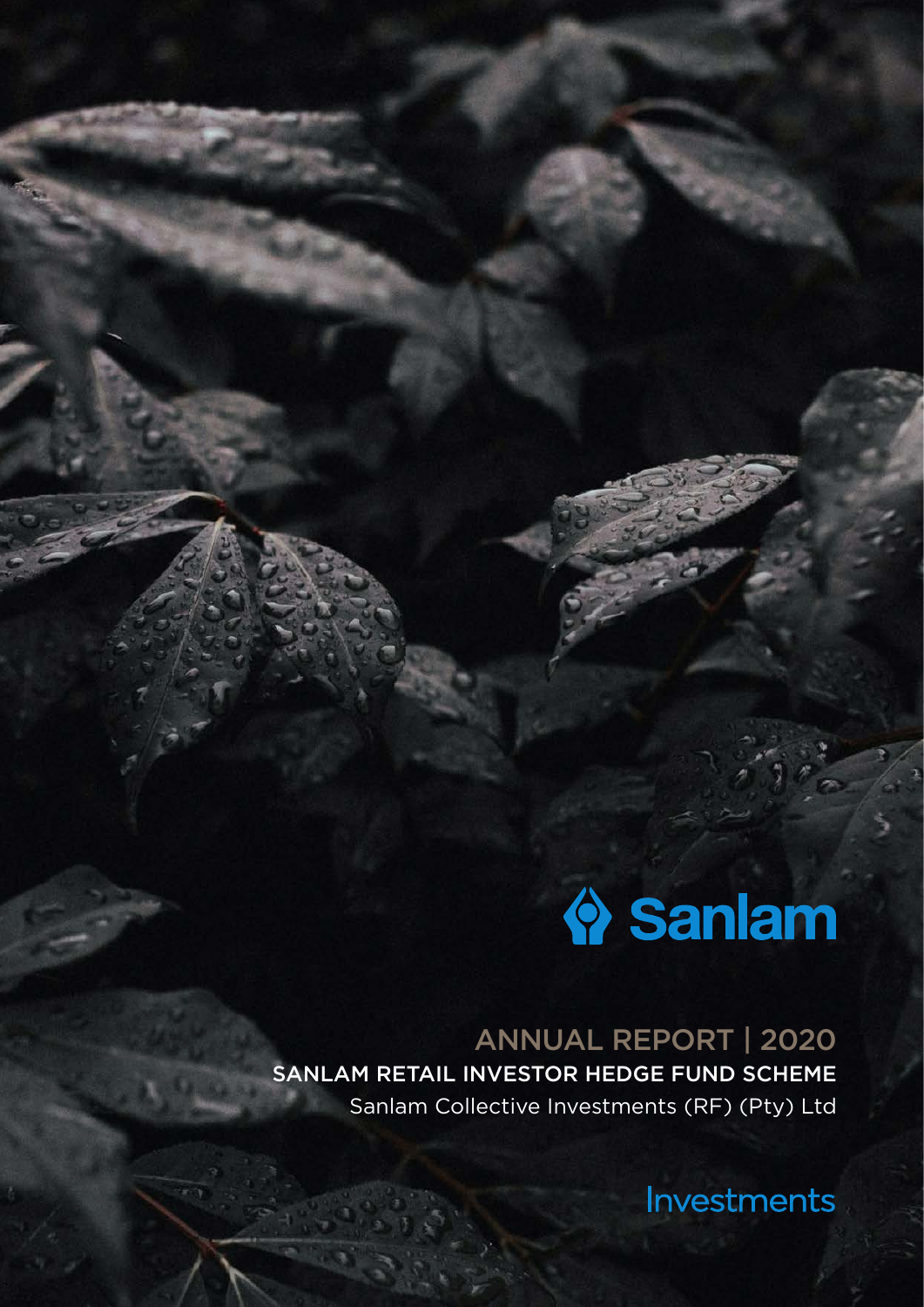|                                                                | <b>Obsidian</b><br>Sanlam<br><b>Collective</b><br><b>Investments</b><br><b>Long Short</b><br><b>Retail Hedge</b><br><b>Fund</b> | <b>Obsidian</b><br><b>Sanlam</b><br><b>Collective</b><br><b>Investment Multi</b><br><b>Asset Retail</b><br><b>Hedge Fund</b> | <b>Sanlam</b><br><b>Alternative</b><br><b>Gamma Retail</b><br><b>Hedge Fund</b> | <b>Sanlam</b><br><b>Alternative</b><br><b>Lambda Retail</b><br><b>Hedge Fund</b> |  |
|----------------------------------------------------------------|---------------------------------------------------------------------------------------------------------------------------------|------------------------------------------------------------------------------------------------------------------------------|---------------------------------------------------------------------------------|----------------------------------------------------------------------------------|--|
| <b>Condensed Statement of Comprehensive Income</b>             | (R'000)                                                                                                                         | (R'000)                                                                                                                      | (R'000)                                                                         | (R'000)                                                                          |  |
| Income                                                         | 12 519                                                                                                                          | 10886                                                                                                                        | 2581                                                                            | 1493                                                                             |  |
| Expenditure                                                    | 4 1 8 8                                                                                                                         | 3 1 6 7                                                                                                                      | 1268                                                                            | 1752                                                                             |  |
| Operating profit/(loss) for the year before finance costs      | 8 3 3 1                                                                                                                         | 7 7 19                                                                                                                       | 1313                                                                            | (259)                                                                            |  |
| Distribution of income                                         | 3078                                                                                                                            | 2840                                                                                                                         | 27                                                                              | 3 2 2 8                                                                          |  |
| Change in net assets attributable to unit holders              | 5 2 5 3                                                                                                                         | 4879                                                                                                                         | 1286                                                                            | (3487)                                                                           |  |
| <b>Condensed Statement of Financial Position</b>               | (R'000)                                                                                                                         | (R'000)                                                                                                                      | (R'000)                                                                         | (R'000)                                                                          |  |
| Net assets attributable to unit holders                        | 156 841                                                                                                                         | 119 765                                                                                                                      | 95 585                                                                          | 9367                                                                             |  |
| <b>Investments</b>                                             | 29 7 95                                                                                                                         | 22 4 8 9                                                                                                                     | 6836                                                                            |                                                                                  |  |
| Trade and other payables                                       | 74                                                                                                                              | 138                                                                                                                          | 67                                                                              | 75                                                                               |  |
| Related parties payable                                        | 174                                                                                                                             | 309                                                                                                                          | 293                                                                             | $\overline{2}$                                                                   |  |
| Distributions payable                                          | 1049                                                                                                                            | 968                                                                                                                          | 25                                                                              | 636                                                                              |  |
| Liabilities other than net assets attributable to unit holders | 31092                                                                                                                           | 23904                                                                                                                        | 7 2 2 1                                                                         | 713                                                                              |  |
| Investments                                                    | 168164                                                                                                                          | 136313                                                                                                                       | 75058                                                                           | O                                                                                |  |
| Accrued income & debtors                                       | 386.00                                                                                                                          | 370.00                                                                                                                       | 23.00                                                                           |                                                                                  |  |
| Cash and bank balances                                         | 19 3 8 3 .00                                                                                                                    | 6986.00                                                                                                                      | 27 725.00                                                                       | 10 080.00                                                                        |  |
| <b>Total Assets</b>                                            | 187 933.00                                                                                                                      | 143 669.00                                                                                                                   | 102806.00                                                                       | 10 080.00                                                                        |  |
| <b>Portfolio Composition</b>                                   | (%)                                                                                                                             | (%)                                                                                                                          | (%)                                                                             | (%)                                                                              |  |
| <b>Basic Materials</b>                                         | 19.88                                                                                                                           | 20.61                                                                                                                        | 15.80                                                                           |                                                                                  |  |
| Consumer Goods                                                 | 17.46                                                                                                                           | 18.42                                                                                                                        | 13.45                                                                           |                                                                                  |  |
| <b>Consumer Services</b>                                       | 8.08                                                                                                                            | 8.26                                                                                                                         | 7.70                                                                            |                                                                                  |  |
| Financials                                                     | 30.46                                                                                                                           | 31.50                                                                                                                        | 19.03                                                                           |                                                                                  |  |
| <b>Health Care</b>                                             |                                                                                                                                 |                                                                                                                              |                                                                                 |                                                                                  |  |
| Industrials                                                    | 0.45                                                                                                                            | 0.39                                                                                                                         | 0.60                                                                            |                                                                                  |  |
| Oil & Gas                                                      | 1.88                                                                                                                            | 1.98                                                                                                                         | 0.99                                                                            |                                                                                  |  |
| Property                                                       |                                                                                                                                 |                                                                                                                              |                                                                                 |                                                                                  |  |
| Telecommunications                                             | (2.84)                                                                                                                          | (3.03)                                                                                                                       | (1.42)                                                                          |                                                                                  |  |
| Technology                                                     |                                                                                                                                 |                                                                                                                              |                                                                                 |                                                                                  |  |
| <b>International Assets</b>                                    |                                                                                                                                 |                                                                                                                              |                                                                                 |                                                                                  |  |
| <b>Other Securities</b>                                        | 9.33                                                                                                                            | 13.90                                                                                                                        | 13.49                                                                           |                                                                                  |  |
| Holdings in Collective Investments Schemes - Local             | 2.41                                                                                                                            | 1.55                                                                                                                         | 0.81                                                                            |                                                                                  |  |
| Holdings in Collective Investments Schemes - International     |                                                                                                                                 |                                                                                                                              |                                                                                 |                                                                                  |  |
| <b>Liquid Assets</b>                                           | 12.89                                                                                                                           | 6.42                                                                                                                         | 29.55                                                                           | 100.00                                                                           |  |
| <b>TOTAL</b>                                                   | 100.00                                                                                                                          | 100.00                                                                                                                       | 100.00                                                                          | 100.00                                                                           |  |
| <b>Investment Performance</b>                                  | $(*)$                                                                                                                           | $(*)$                                                                                                                        | $(*)$                                                                           | $(\%)$                                                                           |  |
| One year up to 31/12/2019                                      |                                                                                                                                 | 0.29                                                                                                                         | 0.88                                                                            |                                                                                  |  |
| One year up to 31/12/2020                                      | 1.16                                                                                                                            | 2.33                                                                                                                         | 1.10                                                                            | $-90.03$                                                                         |  |
| All-share Index 2020: 4.07% 2019: 8.24%                        |                                                                                                                                 |                                                                                                                              |                                                                                 |                                                                                  |  |
| <b>Fees</b>                                                    | $(*)$                                                                                                                           | $(*)$                                                                                                                        | $(*)$                                                                           | $(*)$                                                                            |  |
| Maximum Initial fee (including VAT)                            |                                                                                                                                 |                                                                                                                              |                                                                                 |                                                                                  |  |
| Service fee (including VAT)                                    | 1.93                                                                                                                            | 1.93                                                                                                                         | 1.93                                                                            | 1.50                                                                             |  |
| <b>Total Expense Ratio (TER)</b>                               | 2.42                                                                                                                            | 2.60                                                                                                                         | 1.45                                                                            | 1.96                                                                             |  |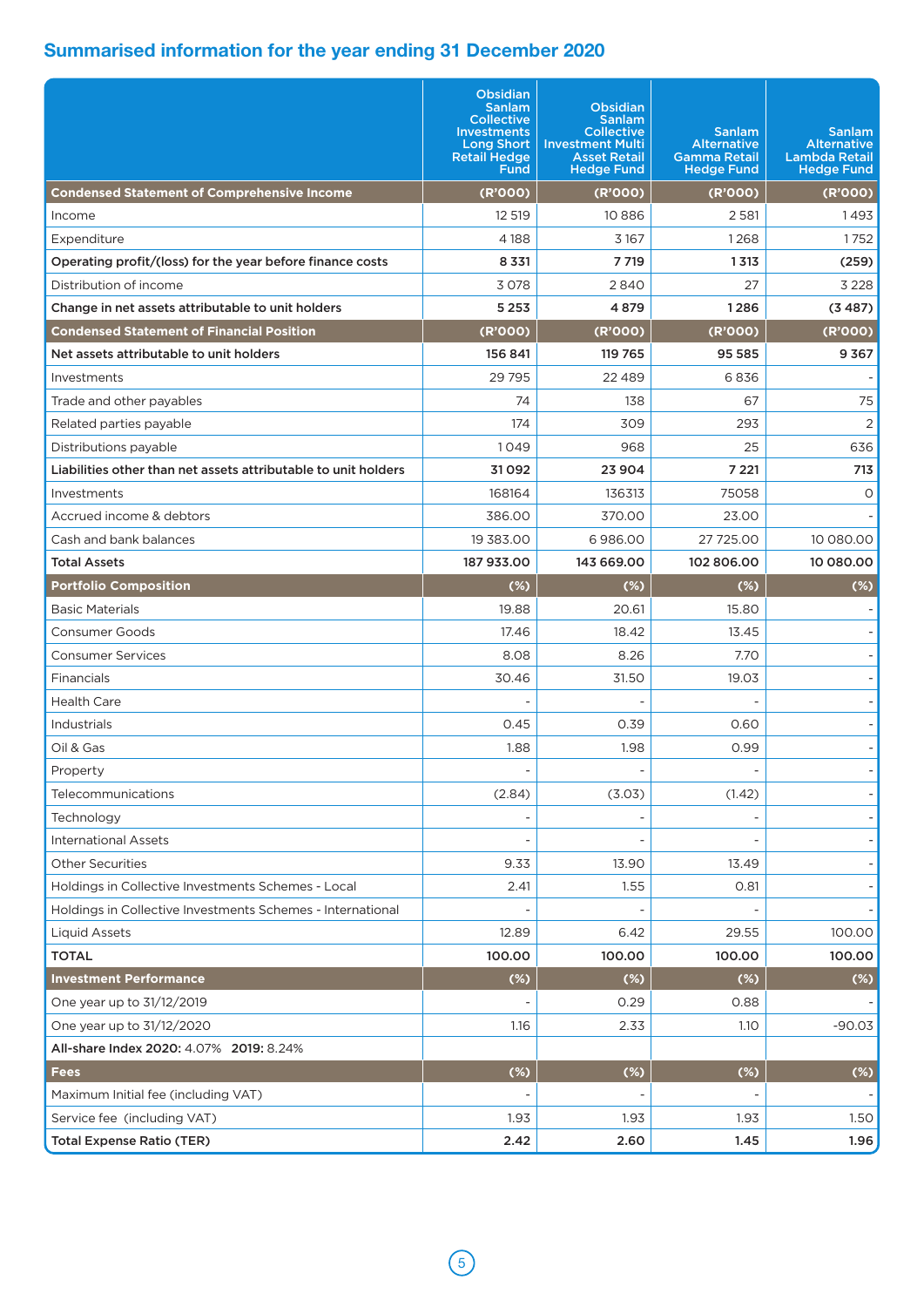|                                                                | <b>Sanlam</b><br><b>Alternative PI</b><br><b>Fund</b> | <b>Sanlam</b><br><b>Alternative RHO</b><br>Fund | <b>Sanlam</b><br><b>Alternative</b><br><b>Theta Retail</b><br><b>Hedge Fund</b> | <b>Sanlam</b><br><b>Alternative</b><br><b>Vega Fund</b> |
|----------------------------------------------------------------|-------------------------------------------------------|-------------------------------------------------|---------------------------------------------------------------------------------|---------------------------------------------------------|
| <b>Condensed Statement of Comprehensive Income</b>             | (R'000)                                               | (R'000)                                         | (R'000)                                                                         | (R'000)                                                 |
| Income                                                         | 7548                                                  | 29 43 6                                         | 1561                                                                            | 130 667                                                 |
| Expenditure                                                    | 2503                                                  | 10 4 26                                         | 559                                                                             | 49 195                                                  |
| Operating profit/(loss) for the year before finance costs      | 5045                                                  | 19 010                                          | 1002                                                                            | 81472                                                   |
| Distribution of income                                         | 6                                                     | 5052                                            | 37                                                                              | 64 373                                                  |
| Change in net assets attributable to unit holders              | 5039                                                  | 13958                                           | 965                                                                             | 17099                                                   |
| <b>Condensed Statement of Financial Position</b>               | (R'000)                                               | (R'000)                                         | (R'000)                                                                         | (R'000)                                                 |
| Net assets attributable to unit holders                        | 240 962                                               | 377 419                                         | 103 036                                                                         | 327 362                                                 |
| Investments                                                    | 22 478                                                | 344814                                          |                                                                                 | 3698883                                                 |
| Trade and other payables                                       | 1983                                                  | 1220 375                                        | 3 4 6 1                                                                         | 716 534                                                 |
| Related parties payable                                        | 1847                                                  | 7 5 14                                          | 221                                                                             | 39 617                                                  |
| Distributions payable                                          |                                                       |                                                 |                                                                                 | 51465                                                   |
| Liabilities other than net assets attributable to unit holders | 26 308                                                | 1572703                                         | 3682                                                                            | 4506499                                                 |
| Investments                                                    | 150177                                                | 654063                                          | 1738.93                                                                         | 4020289                                                 |
| Accrued income & debtors                                       | 1021.00                                               | 1178 651.00                                     | 6468.00                                                                         | 707 856.00                                              |
| Cash and bank balances                                         | 116 072.00                                            | 117 408.38                                      | 98 511,00                                                                       | 105 716.30                                              |
| <b>Total Assets</b>                                            | 267 270.00                                            | 1950 122.38                                     | 106 717.93                                                                      | 4833861.30                                              |
| <b>Portfolio Composition</b>                                   | $(\%)$                                                | (%)                                             | (%)                                                                             | $(*)$                                                   |
| <b>Basic Materials</b>                                         | 11.88                                                 |                                                 |                                                                                 |                                                         |
| Consumer Goods                                                 | 8.81                                                  |                                                 |                                                                                 |                                                         |
| <b>Consumer Services</b>                                       | 14.43                                                 |                                                 |                                                                                 |                                                         |
| Financials                                                     | 10.90                                                 |                                                 |                                                                                 |                                                         |
| <b>Health Care</b>                                             |                                                       |                                                 |                                                                                 |                                                         |
| Industrials                                                    | 0.20                                                  |                                                 |                                                                                 |                                                         |
| Oil & Gas                                                      | 2.05                                                  |                                                 |                                                                                 |                                                         |
| Property                                                       |                                                       |                                                 |                                                                                 |                                                         |
| Telecommunications                                             | 2.95                                                  | $\qquad \qquad -$                               |                                                                                 |                                                         |
| Technology                                                     |                                                       |                                                 |                                                                                 |                                                         |
| <b>International Assets</b>                                    |                                                       |                                                 |                                                                                 |                                                         |
| <b>Other Securities</b>                                        | 2.43                                                  | 60.91                                           | 1.73                                                                            | 51.23                                                   |
| Holdings in Collective Investments Schemes - Local             |                                                       |                                                 |                                                                                 |                                                         |
| Holdings in Collective Investments Schemes - International     |                                                       |                                                 |                                                                                 |                                                         |
| <b>Liquid Assets</b>                                           | 46.35                                                 | 39.09                                           | 98.27                                                                           | 48.77                                                   |
| <b>TOTAL</b>                                                   | 100.00                                                | 100.00                                          | 100.00                                                                          | 100.00                                                  |
| <b>Investment Performance</b>                                  | $(% )^{(1,1)}$                                        | $(\%)$                                          | (%)                                                                             | $(*)$                                                   |
| One year up to 31/12/2019                                      | 0.36                                                  | 0.18                                            | 0.06                                                                            | 4.70                                                    |
| One year up to 31/12/2020                                      | 1.45                                                  | 6.87                                            | $-4.86$                                                                         | 26.74                                                   |
| All-share Index 2020: 4.07% 2019: 8.24%                        |                                                       |                                                 |                                                                                 |                                                         |
| Fees                                                           | $(*)$                                                 | (%)                                             | $(*)$                                                                           | $(*)$                                                   |
| Maximum Initial fee (including VAT)                            |                                                       |                                                 |                                                                                 |                                                         |
| Service fee (including VAT)                                    | 1.73                                                  | 1.50                                            | 0.23                                                                            | 1.73                                                    |
| <b>Total Expense Ratio (TER)</b>                               | 1.21                                                  | 1.24                                            | 3.69                                                                            | 6.09                                                    |
|                                                                |                                                       |                                                 |                                                                                 |                                                         |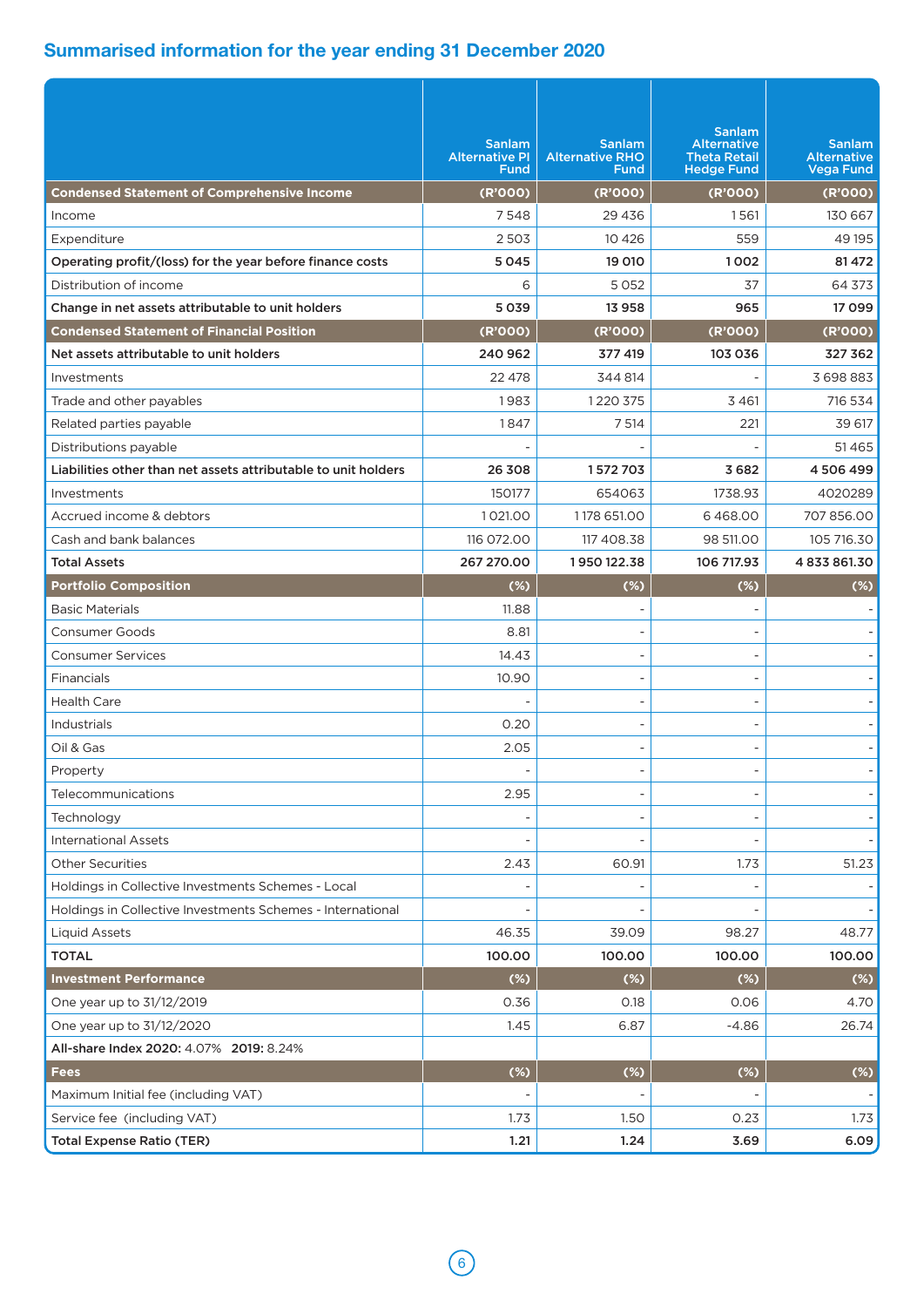|                                                                | <b>Sanlam</b><br><b>Alternative Veta</b><br><b>Retail Hedge</b><br><b>Fund</b> | <b>Sanlam</b><br><b>Alternative Zeta</b><br><b>Retail Hedge</b><br><b>Fund</b> |
|----------------------------------------------------------------|--------------------------------------------------------------------------------|--------------------------------------------------------------------------------|
| <b>Condensed Statement of Comprehensive Income</b>             | (R'000)                                                                        | (R'000)                                                                        |
| Income                                                         | 51326                                                                          | 33 151                                                                         |
| Expenditure                                                    | 11158                                                                          | 12 751                                                                         |
| Operating profit/(loss) for the year before finance costs      | 40 168                                                                         | 20 400                                                                         |
| Distribution of income                                         | 4 2 2 0                                                                        | 1987                                                                           |
| Change in net assets attributable to unit holders              | 35948                                                                          | 18 413                                                                         |
| <b>Condensed Statement of Financial Position</b>               | (R'000)                                                                        | (R'000)                                                                        |
| Net assets attributable to unit holders                        | 453 185                                                                        | 435 769                                                                        |
| Investments                                                    | 712 406                                                                        | 3 590 265                                                                      |
| Trade and other payables                                       | 1664853                                                                        | 3 530 335                                                                      |
| Related parties payable                                        | 7082                                                                           | 9056                                                                           |
| Distributions payable                                          |                                                                                |                                                                                |
| Liabilities other than net assets attributable to unit holders | 2 3 8 4 3 4 1                                                                  | 7129656                                                                        |
| Investments                                                    | 1482600                                                                        | 3794250                                                                        |
| Accrued income & debtors                                       | 1286 611.00                                                                    | 3 443 487.00                                                                   |
| Cash and bank balances                                         | 68 315.00                                                                      | 327 688.00                                                                     |
| <b>Total Assets</b>                                            | 2837526.00                                                                     | 7 565 425.00                                                                   |
| <b>Portfolio Composition</b>                                   | (%)                                                                            | (%)                                                                            |
| <b>Basic Materials</b>                                         |                                                                                |                                                                                |
| <b>Consumer Goods</b>                                          |                                                                                |                                                                                |
| <b>Consumer Services</b>                                       |                                                                                |                                                                                |
| Financials                                                     |                                                                                |                                                                                |
| <b>Health Care</b>                                             |                                                                                |                                                                                |
| Industrials                                                    |                                                                                |                                                                                |
| Oil & Gas                                                      |                                                                                |                                                                                |
| Property                                                       |                                                                                |                                                                                |
| Telecommunications                                             | $\overline{a}$                                                                 | $\overline{\phantom{a}}$                                                       |
| Technology                                                     |                                                                                |                                                                                |
| <b>International Assets</b>                                    |                                                                                |                                                                                |
| <b>Other Securities</b>                                        | 76.05                                                                          | 38.37                                                                          |
| Holdings in Collective Investments Schemes - Local             |                                                                                |                                                                                |
| Holdings in Collective Investments Schemes - International     |                                                                                |                                                                                |
| <b>Liquid Assets</b>                                           | 23.95                                                                          | 61.63                                                                          |
| <b>TOTAL</b>                                                   | 100.00                                                                         | 100.00                                                                         |
| <b>Investment Performance</b>                                  | $(*)$                                                                          | (%)                                                                            |
| One year up to 31/12/2019                                      |                                                                                | 5.18                                                                           |
| One year up to 31/12/2020                                      | 9.06                                                                           | 6.74                                                                           |
| All-share Index 2020: 4.07% 2019: 8.24%                        |                                                                                |                                                                                |
| <b>Fees</b>                                                    | $(*)$                                                                          | (%)                                                                            |
| Maximum Initial fee (including VAT)                            |                                                                                |                                                                                |
| Service fee (including VAT)                                    | 1.73                                                                           | 1.50                                                                           |
| <b>Total Expense Ratio (TER)</b>                               | 1.24                                                                           | 2.22                                                                           |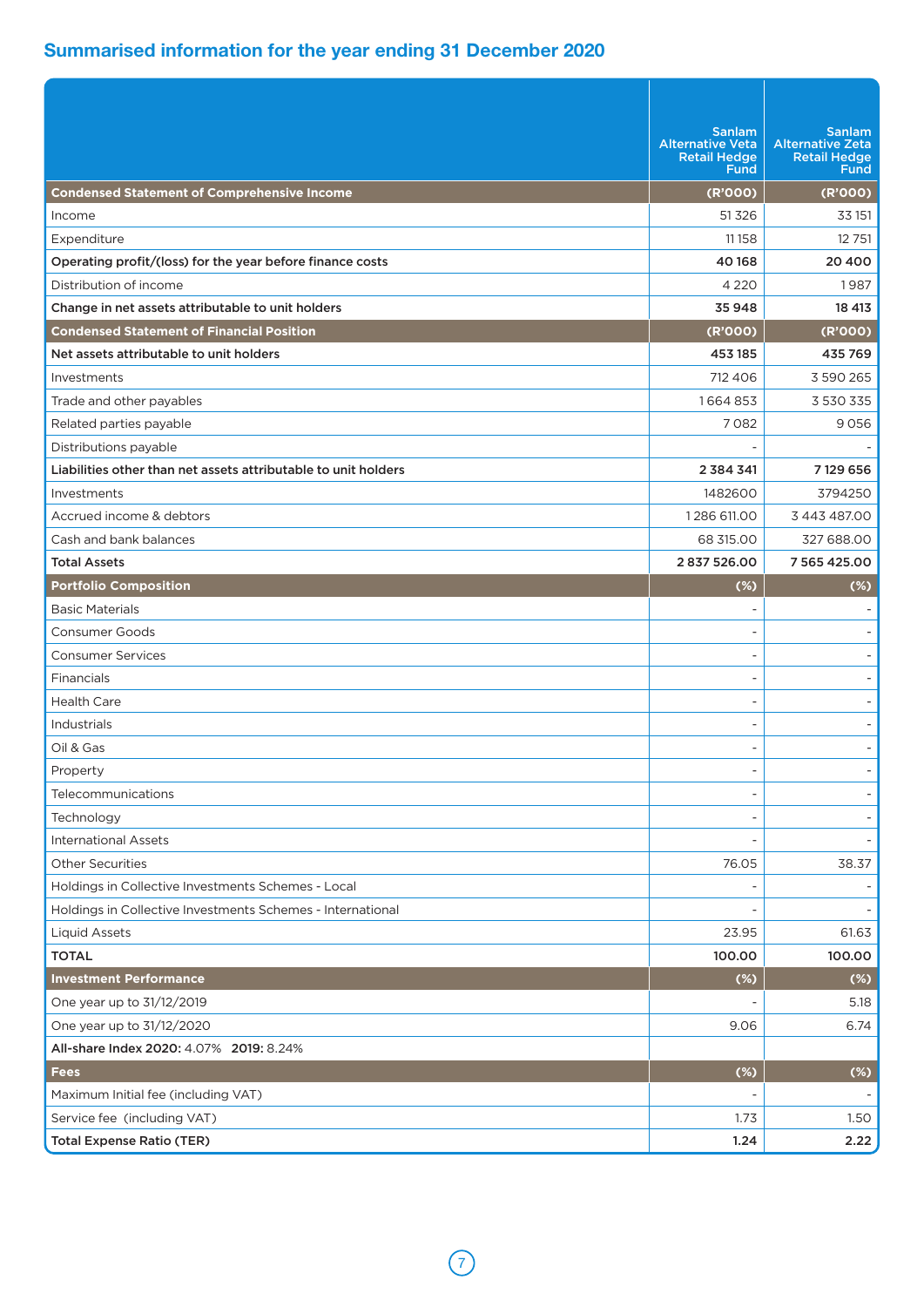|                                                                     | March<br>2020            | June<br>2020             | <b>September</b><br>2020     | <b>December</b><br>2020      | <b>Total</b> |
|---------------------------------------------------------------------|--------------------------|--------------------------|------------------------------|------------------------------|--------------|
| Distribution per unit (cents per unit)                              | С                        | C                        | C                            | C                            |              |
| Obsidian Sanlam Collective Investments Long Short Retail Hedge Fund |                          | 12.12                    | $\overline{\phantom{0}}$     | 3.97                         | 16.09        |
| Obsidian Sanlam Collective Investment Multi Asset Retail Hedge Fund |                          | 12.31                    | $\qquad \qquad \blacksquare$ | 5.60                         | 17.91        |
| Sanlam Alternative Gamma Retail Hedge Fund                          | 10.94                    | 2.92                     | 3.46                         | 3.45                         | 20.77        |
| Sanlam Alternative Lambda Retail Hedge Fund                         |                          |                          |                              | 3.88                         | 3.88         |
| Sanlam Alternative PI Hedge Fund                                    |                          |                          |                              | $\qquad \qquad \blacksquare$ |              |
| Sanlam Alternative Rho Fund                                         | 5.43                     | 5.80                     | 6.50                         | $\overline{\phantom{a}}$     | 17.73        |
| Sanlam Alternative Theta Retail Hedge Fund                          | 40.62                    |                          |                              | $\overline{\phantom{a}}$     | 40.62        |
| Sanlam Alternative Vega Fund                                        | $\overline{\phantom{0}}$ | $\overline{\phantom{0}}$ | 70.03                        | 188.51                       | 258.54       |
| Sanlam Alternative Veta Retail Hedge Fund                           | 10.80                    |                          |                              | $\overline{\phantom{a}}$     | 10.80        |
| Sanlam Alternative Zeta Retail Hedge Fund                           | 9.44                     |                          | $\overline{\phantom{0}}$     | $\overline{\phantom{a}}$     | 9.44         |